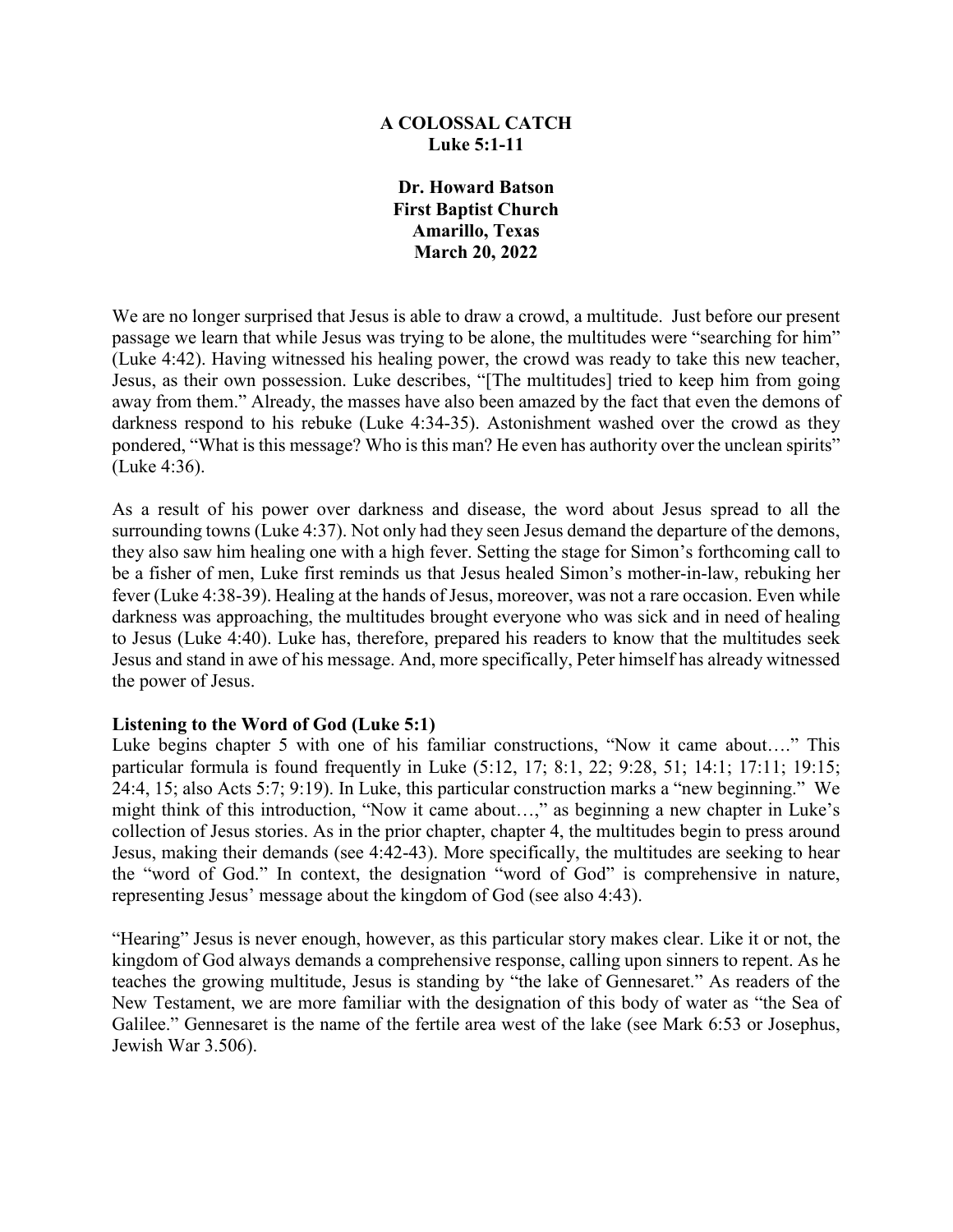#### **Washing Their Nets (Luke 5:2)**

The night had been endless, and the fish had been few. As a result, the fishermen were surely disappointed and downcast as they began the arduous task of removing the rubbish and debris from their nets. We can only imagine the sense of defeat found in these future disciples, as they had nothing to show for a full night of fishing. As the crowd edges closer and closer to him, Jesus notices the two boats where the downcast fishermen are cleaning their nets. Two boats are indicated because of the partnership between James and John (the sons of Zebedee) and Simon (and Andrew? He is Peter's brother, but is not mentioned in this account. Compare Matthew 4:18).

## **Teaching the Multitudes (Luke 5:3)**

Using the boat as a platform and the water and the hillside as a natural amphitheater, Jesus begins to teach the crowd. New Testament scholar David Garland has noted the sloping amphitheater which lies halfway between Capernaum and Tabgha—which provides excellent natural acoustics to carry Jesus' voice to the crowd. As was the custom of his day, Jesus sat (in the boat) as he began to teach. Jesus now uses the very boat from which Peter had fished for fish to now fish for the souls of men.

# *Fishing Boats from the First Century*

Brothers Moshe and Yuval Lufan, fishermen and amateur archeologists, made a wonderful discovery when they actually located an ancient fishing boat in the Sea of Galilee. This 1986 discovery fulfilled a long-term dream of the Lufan brothers, who are descendants of generations of Galilean fishermen. When drought conditions lowered the water level on the lake, the brothers stumbled across part of the remains that had long been buried in the shore. Professional archeologists followed up on the discovery and affirmed that the find was of great historical importance. Working feverishly for twelve days and nights, digging teams were able to unearth the boat before the water rose again. The actual dating of the boat is from 120 B.C.–A.D. 40. The boat was constructed of cedar planks and joined together by pegged mortise and tenon joints and nails. The boat measured 26.5 feet long, 7.5 wide, and 4.5 feet in depth. Alternatively, it could be powered by either sails or oars. Given its size, it had the capacity of a crew of five, with possible space for ten passengers and an excess of a ton of cargo. Most likely, this boat closely resembles the very boat in our text today.

## **Letting Down the Nets (Luke 5:4)**

A reading of the original text makes clear that the order "put out" is a command in the singular form. Jesus, therefore, is commanding one man, Peter, to push the boats out into the deep. Apparently, the crew is under Peter's command. The next command, "let down," however, is in the plural, indicating that the whole crew would be involved in the catch. Jesus is not merely suggesting that he might know "a better fishing hole." He is, on the contrary, commanding them to drop their nets in order for a sure catch.

## **Working Hard All Night (Luke 5:5)**

However faint, the response of Simon Peter is certainly a protest. Perhaps this first protest, coming even before the actual call of the disciples, sets us up for the future, when the disciples would protest again and again. Here is a list of the disciples' protests in Luke: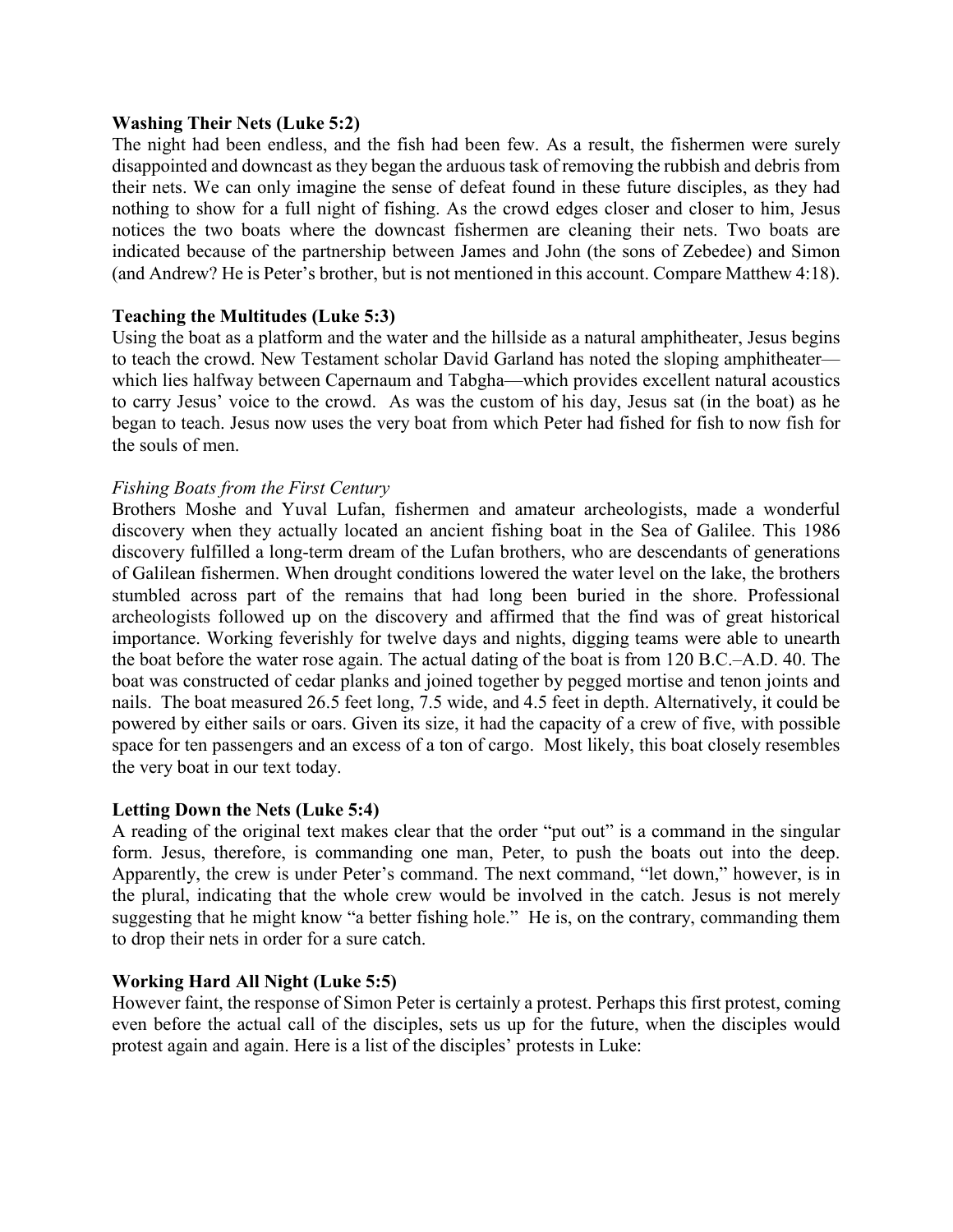Luke 8:24. "Master, Master, we are perishing!"—uttered by the disciples right before Jesus stills the storm.

Luke 8:45. "Master, the people are crowding and pressing in on You"—uttered by Peter when Jesus poses the question, "Who is the one who touched Me?" as he feels healing power go forth from him.

Luke 9:13. "We have no more than five loaves and two fish"—uttered when Jesus commands his disciples to give the 5,000 men and their families something to eat.

Luke 18:28. "Behold, we have left our own homes and followed You"—also uttered by Peter when Jesus tells the story of the rich young ruler who was requested to sell everything and give it to the poor.

The emptiness of the nets preceding the command of the Christ is a clear indication that—on their own—the fishermen have nothing to show but empty nets for their all-night-long efforts.

Unlike the other Gospel writers, who often use the word "rabbi," Luke prefers the word "Master." The term carries with it the idea of one who exercises authority over others. In Luke's Gospel, the term is used by both the disciples (8:24, 45; 9:33, 49) and lepers who are seeking cleansing (17:13).

Curiously, Jesus commands them to put out into the deep during the daytime. As seasoned fishermen, Peter, James, and John are well aware that the best time for a catch has already long passed. During the cover of darkness, fish are not able to see and evade the nets. Besides, if they just come up with another failed attempt, the nets will have to be picked clean and washed all over again. Peter indicates that he is only willing to cast the nets into the deep because the Master has bid him do so.

# **Breaking the Net (Luke 5:6-7)**

What happens next finds the fishermen unaware. The catch is literally described as "a great multitude," so much so that Luke says, "The nets were about to break." With this colossal catch of fish, we gain immediate insight into this "Master" who seems to know too much. David Garland draws three conclusions from verse 6: (1) Jesus had prophetic powers to know what will happen; (2) obedience to Jesus' word leads to success; and (3) the catch becomes a symbol of the mission to which Jesus will call Simon.

The crew in Peter's boat "signaled" to their partners. The original text literally reads, "They signaled by nodding their heads." Imagine it this way: The fishermen are in a strain, with their hands holding the nets. All their strength is engaged in carrying this magnificent catch. Unable to let go of the nets, they nod with their heads, frantically signaling the other boat to come help with the catch. New Testament scholar John Nolland has noted that it was common for boats to work in pairs. As result of obedience to the word of Jesus, both boats are filled to the brim with fish, so much so that they begin to go under.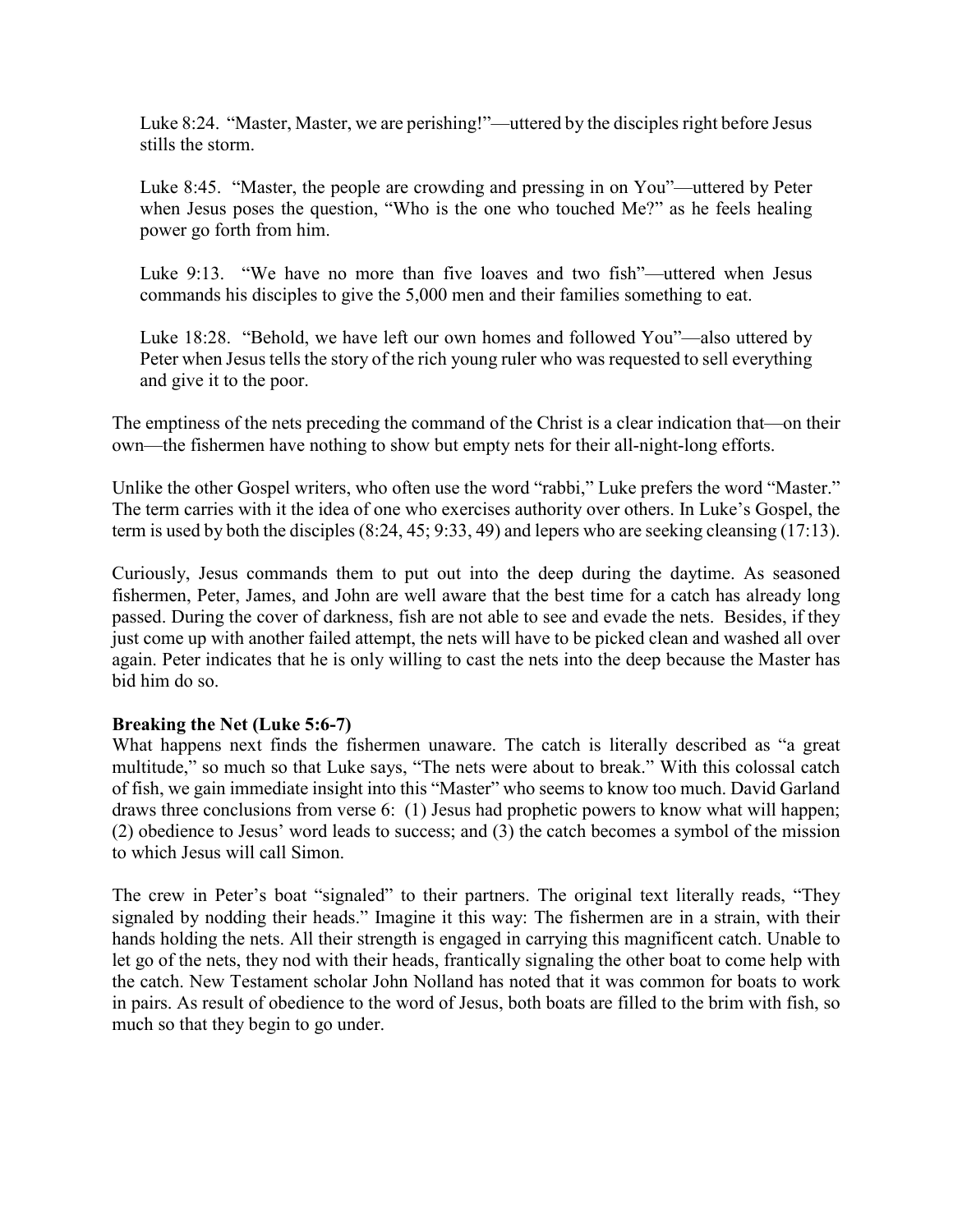### **Falling Down At His Feet (Luke 5:8)**

Luke identifies our fisherman by both names, "Simon Peter." Jesus, however, has not yet given Simon his new name. We learn in Luke 6:14 that, in fact, Jesus later named Simon "Peter."

It would be hard to make too much of Simon's dramatic response following the catch of fish. Suddenly, he realizes that he is in the presence of a holy being, and he falls at Jesus' feet. Much like Isaiah's vision of God (Isaiah 6), Peter is made fully aware of his own inadequacies, his own sinfulness, as he comes so close to the Holy One.

In Isaiah, when the prophet sees the Lord sitting on a throne, lofty and exalted, he shouts out, "Woe is me, for I am ruined! Because I am a man of unclean lips, and I live among a people of unclean lips; for my eyes have seen the King, the Lord of hosts" (Isaiah 6:5).

While we might suppose that Peter would be focused on gratitude for the financial gift of the fish, he is, rather, focused on his sinful appearance before a holy Lord. Eugene Lowry says, "It was wonderful, as in wonder; it was marvelous, as in marvel; it was terrific, as in terrify."

So quickly, Peter realizes that this miracle concerns more than just a multitude of fish. It concerns the very identity of this new teacher. Of foremost importance is the fact this fisherman, Simon, is the first person in the gospel to call Jesus "Lord." On this occasion, the name is used in all of its glory. Earlier, Luke has used the title to refer to the God of Israel (Luke 1:43; 2:11), and now he uses it to describe Jesus!

If someone asked you to share your "beliefs" in just three words, what words would you utter? Could you do it? I am fully aware that I would have to give you pages, maybe even books, in which to write all that you hold to be true. But as we read the letters and writings of the earliest Christians, we discover that everything they believed, all that they held dear, could be summarized in the most profound statement ever articulated in human history: "Jesus is Lord!"

All of Christian history, every word of scripture, revolves around this central confession of the Lordship of Christ Jesus. New Testament scholar Robert H. Mounce declared that "Jesus is Lord" was Christianity's "earliest single-clause Christological confession." Another New Testament scholar, George Ladd, called Jesus' Lordship "the heart of the early Christian confession." Paul summed it up best: "If you confess with your mouth Jesus as Lord, and believe in your heart that God raised Him from the dead, you will be saved" (Romans 10:9). Finally, Paul envisioned a day when every member of the human race, both the living and the dead, would bow the knee to Jesus—much as Peter has done in this passage—and confess that Jesus Christ is Lord (Philippians  $2:11$ ).

Simon's confession of his sinfulness, along with the acknowledgment of Jesus as Lord, combine to foreshadow much of Luke's message—forgiveness for sinners is found in Jesus (Luke 5:30, 32; 7:34, 39; 15:1-2, 7, 10; 18:13; 19:7). Oddly enough, in Luke's Gospel, those who see themselves as sinners respond to the message of the kingdom while those who see themselves as virtuous, above sinners, miss the message of the Messiah altogether.